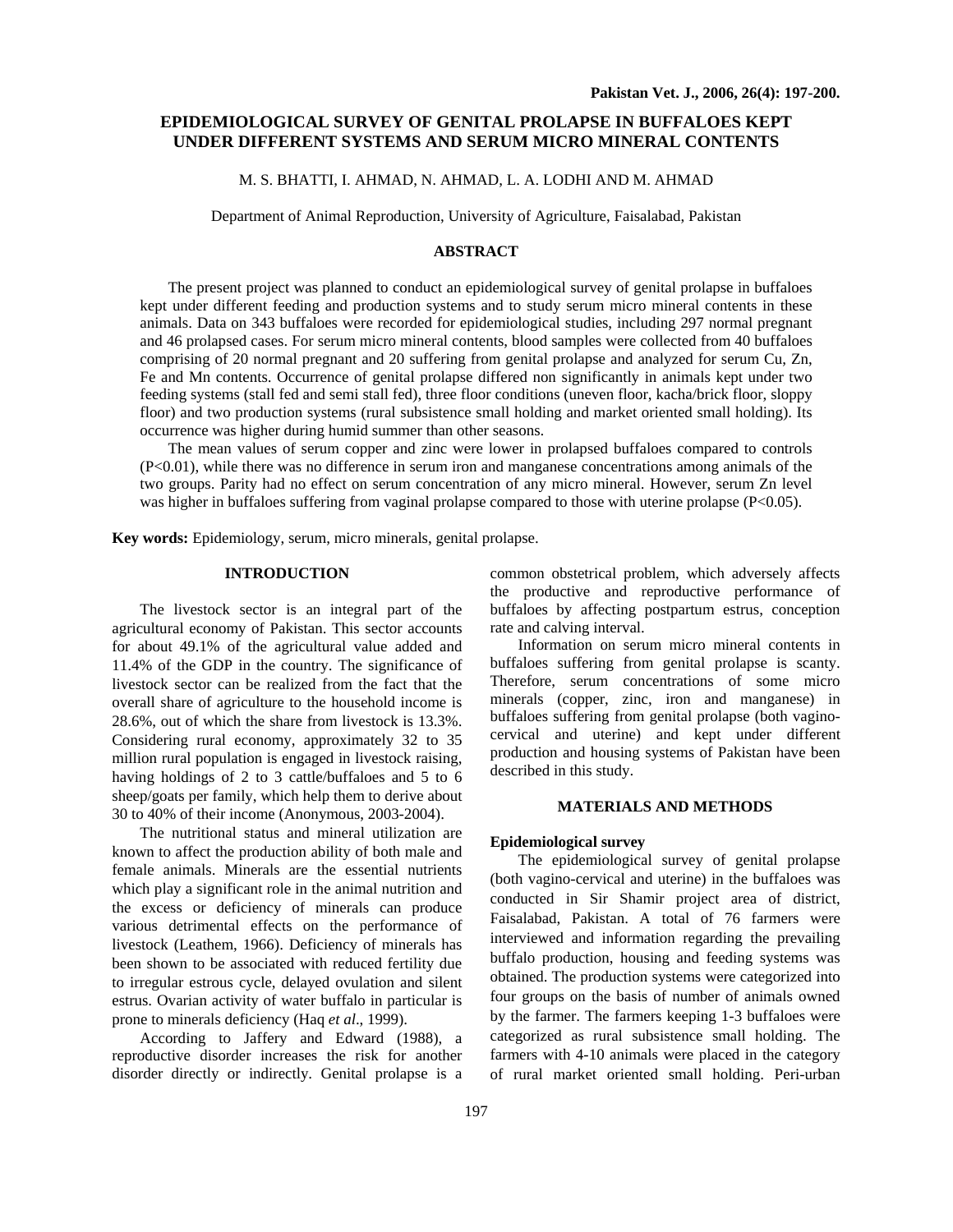commercial farm and commercial farm owners had 11- 20 and more than 20 animals, respectively.

Information about feeding and housing system was collected in terms of animals kept on stall feeding, semi stall feeding, uneven floor, kacha/brick floor and slopping floor. Retrospective information on genital prolapse was recorded from the farmers in terms of age, parity, season and stage of gestation. Data on 343 buffaloes, including 297 normal pregnant and 46 with genital prolapse, were available.

## **Collection of blood samples**

Jugular blood samples were collected without any anticoagulant from 40 buffaloes comprising of 20 normal pregnant and 20 suffering from genital prolapse. Serum was separated and preserved at  $-20^{\circ}$ C for analysis of copper, zinc, iron and manganese by using atomic absorption spectrophotometer.

## **Determination of micro minerals**

For the determination of micro minerals, serum samples were subjected to wet digestion, as described earlier (Richards, 1968). For this purpose, about 0.5 ml of serum was taken in 50 ml conical flask, mixed with 5 ml nitric acid and heated for 20 minutes till yellow fumes disappeared. After cooling, 2.5 ml of perchloric acid was added and samples were again heated until solution became colorless. Then the samples were diluted with 20 ml redistilled water and filtered in clean sterilized bottles.

Serum micro mineral concentrations were determined by using atomic absorption spectrophotometer. First, standard solutions were run one by one, their absorbance was noted and regression equations were computed between concentrations of minerals in standards and their respective absorbance values. Then all samples were run one by one and their absorbance was also recorded. The concentrations of micro minerals were calculated from their respective regression equations.

### **Statistical analysis**

Mean values  $(\pm$  SE) for the concentrations of various micro minerals for control and prolapsed animals were computed. In order to ascertain the magnitude of variation in concentrations of various micro minerals between buffaloes of two groups, the data were subjected to statistical analysis using t-test (Steel and Torrie, 1980). The epidemiological data were subjected to statistical analysis using Chi square method.

## **RESULTS AND DISCUSSION**

### **Occurrence of genital prolapse**

The occurrence of genital prolapse was higher in buffaloes kept under semi stall feeding system (14.07%) compared to those maintained under stall feeding (12.98%), the difference was non significant (Table 1). Pandit *et al*. (1982) reported that pluriparous and stall fed animals were more prone to genital prolapse than heifers and freely grazing animals.

Higher incidence of genital prolapse was recorded in uneven floor (17.54%) compared with the katcha/ brick floor (10.98%) and slopping floor (12.50%) condition (Table 1). But the difference in the occurrence of genital prolapse under three floor conditions was non significant. With regard to production systems, the incidence of genital prolapse was lower in rural subsistence small holding (11.86%) compared to market oriented small holding (14.22%), the difference was non significant. Unfortunately, information for buffaloes kept under peri-urban commercial farm and commercial farm systems was not available in the project area under study.

In present study, the highest incidence of genital prolapse was recorded during humid summer compared to other seasons (Table 1). These findings are in agreement with those of Samad *et al*. (1987), who also reported high incidence of this problem in buffaloes during humid summer season. This pattern of occurrence of prolapse in buffaloes may be due to seasonal calving in females of this species. Since maximum calvings occur in July and August in this species, so incidence of prolapse was high during these months.

### **Serum micro-minerals**

Dietary mineral elements are known to affect the physiological function in general and reproduction in particular (Hidiroglou, 1979). Copper has considerable effect on fertility (Dabas *et al*., 1987). Desai *et al*. (1982) have reported the increased out put of FSH with increase in concentration of circulatory copper in cyclic animals.

In the present study, mean serum copper concentrations in prolapsed and normal control animals were  $59.95 \pm 6.41$  and  $73.45 \pm 7.52$  µg/dl, respectively, being higher (P<0.01) in control group (Table 2). These results are in agreement with those of Kelkar *et al* (1989), who reported consistently lower serum copper level in prolapsed buffaloes. An interaction between copper and estrogen has been suggested, however lower copper levels may be attributed to stress caused to the animal due to this problem (Wiener *et al*., 1980).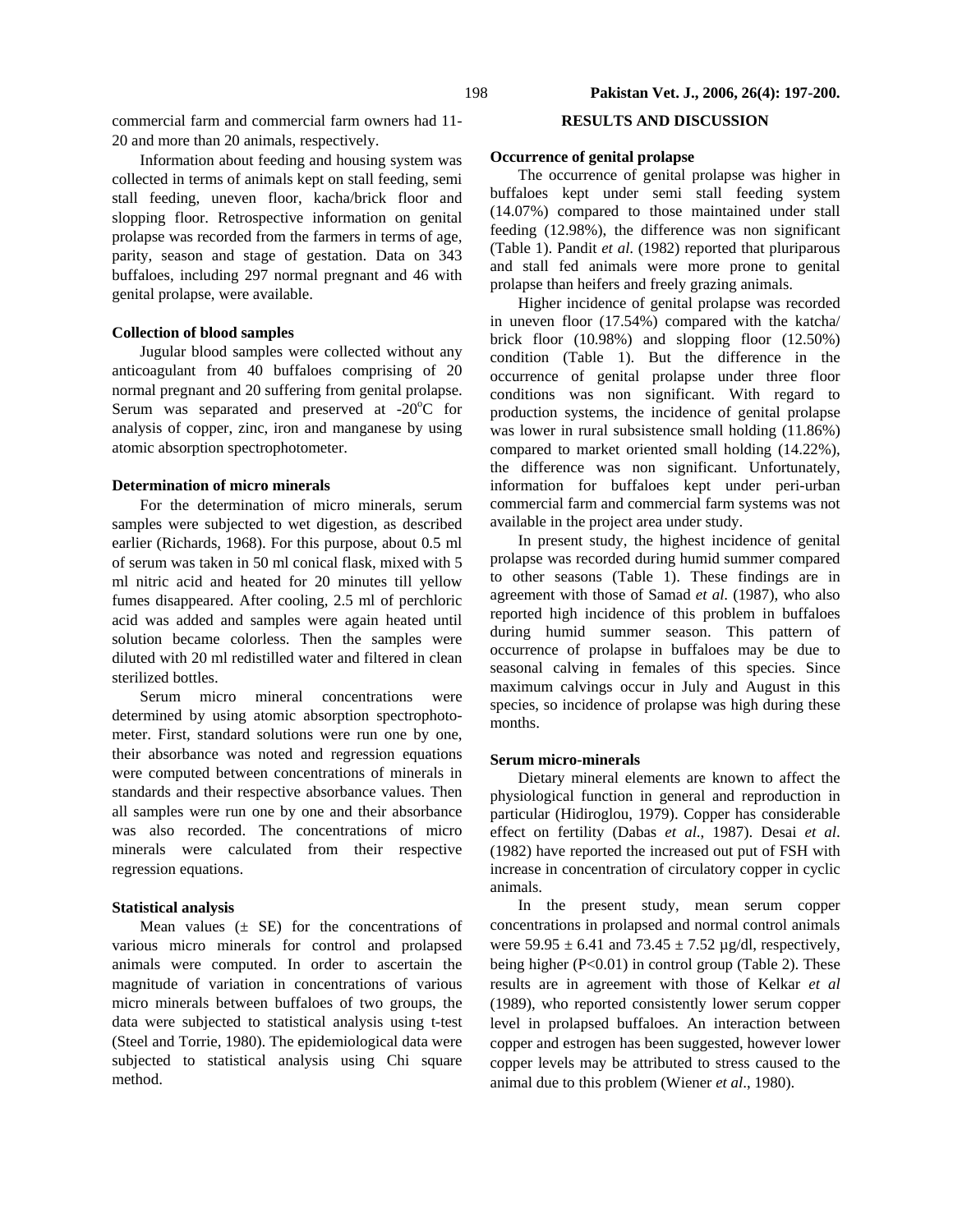| <b>Factors</b>                  | No. of animals<br>examined | No. of cases of<br>genital prolapse | <b>Percent</b><br>occurrence |
|---------------------------------|----------------------------|-------------------------------------|------------------------------|
| <b>Feeding systems</b>          |                            |                                     |                              |
| Stall feeding                   | 208                        | 27                                  | 12.98                        |
| Semi stall feeding              | 135                        | 19                                  | 14.07                        |
| <b>Floor conditions</b>         |                            |                                     |                              |
| Uneven floor                    | 114                        | 20                                  | 17.54                        |
| Kacha or brick floor            | 173                        | 19                                  | 10.98                        |
| Slopping                        | 56                         | 7                                   | 12.50                        |
| <b>Production systems</b>       |                            |                                     |                              |
| Rural subsistence small holding | 118                        | 14                                  | 11.86                        |
| Market oriented small holding   | 225                        | 32                                  | 14.22                        |
| <b>Seasons</b>                  |                            |                                     |                              |
| Winter (January - March)        | 86                         | 11                                  | 12.79                        |
| Hot summer (April – June)       | 215                        | 29                                  | 13.49                        |
| Humid summer (July - September) | 42                         | 6                                   | 14.29                        |

**Table 1: Effect of different factors on occurrence of genital prolapse in buffaloes** 

Serum zinc level in prolapsed animals was significantly lower (P<0.01) compared to the control group (Table 2). Kelkar *et al*. (1989) also reported decrease in serum zinc level around parturition in prolapsed buffaloes. Hidiroglou (1979) suggested that a correlation possibly exists between the plasma zinc status of cattle and events occurring during gestation and parturition.

Wegner *et al*. (1973) reported negative correlation between zinc and corticosteroid levels. The low zinc values in affected animals of this study may be a reflection of increased cortisol levels. Zinc levels were reported to drop in cows round parturition (Dufty *et al*., 1977).

Mean values of serum iron in prolapsed and normal control animals were 349.60  $\pm$  40.73 and 366.05  $\pm$ 42.85 µg/dl, respectively (Table 2). However the difference in serum iron levels between two groups was non significant. Kelkar *et al*. (1989) also made similar observations in buffaloes.

Mean serum manganese concentrations in prolapsed and normal control animals did not differ significantly, although the value was higher in control group (Table 2). Kelkar *et al*. (1989) also reported that manganese concentrations in prolapsed animals did not differ from the values recorded in normal pregnant animals. This suggests that, probably, adequate levels of this micro element were available in the feed and

also that serum levels of this mineral are not adversely affected by changes associated with genital prolapse in buffaloes.

The mean serum concentrations of various micro minerals in buffaloes of parity 1-3 and >3 are given in Table 3. The serum concentrations of these minerals among buffaloes of different parities did not differ significantly. Pandit *et al*. (1982) reported that pluriparous animals were more prone to genital prolapse than heifers. This may be due to excessive relaxation of the pelvic ligaments and low energy reserves in older animals compared with heifers.

Mean serum values of copper in buffaloes with vaginal prolapse were lower than those recorded in animals with uterine prolapse. However, serum copper levels did not differ significantly between animals of the two groups (Table 4).

Mean serum values of zinc in buffaloes with vaginal prolapse were significantly higher than in animals with uterine prolapse  $(P<0.05)$ . Mean serum values of iron and manganese in buffaloes with vaginal prolapse were higher than in animals with uterine prolapse, the difference was non significant (Table 4).

According to Roberts (1971), excessive relaxation of pelvic ligaments occur due to old age, debility, congenital weakness of ligaments, repeated parturitions and high levels of oestrogen either secreted through placenta in advance pregnancy or through fodder rich in

**Table 2: Mean (± SE) serum micro mineral values (µg/dl) in normal control and prolapsed buffaloes** 

| <b>Parameter</b> | <b>Normal control</b> | <b>Prolapsed animals</b> | t-value            |  |
|------------------|-----------------------|--------------------------|--------------------|--|
| Copper           | $73.45 \pm 7.52$      | $59.95 \pm 6.41$         | $6.10**$           |  |
| Zinc             | $171.45 \pm 20.71$    | $122.45 \pm 13.16$       | $8.92**$           |  |
| Iron             | $366.05 \pm 42.85$    | $349.60 \pm 40.73$       | $1.24^{NS}$        |  |
| <b>Manganese</b> | $5.33 \pm 1.05$       | $5.13 \pm 0.91$          | 0.64 <sup>NS</sup> |  |

\*\* Highly significant  $(P<0.01)$ ; <sup>NS</sup> Non significant.